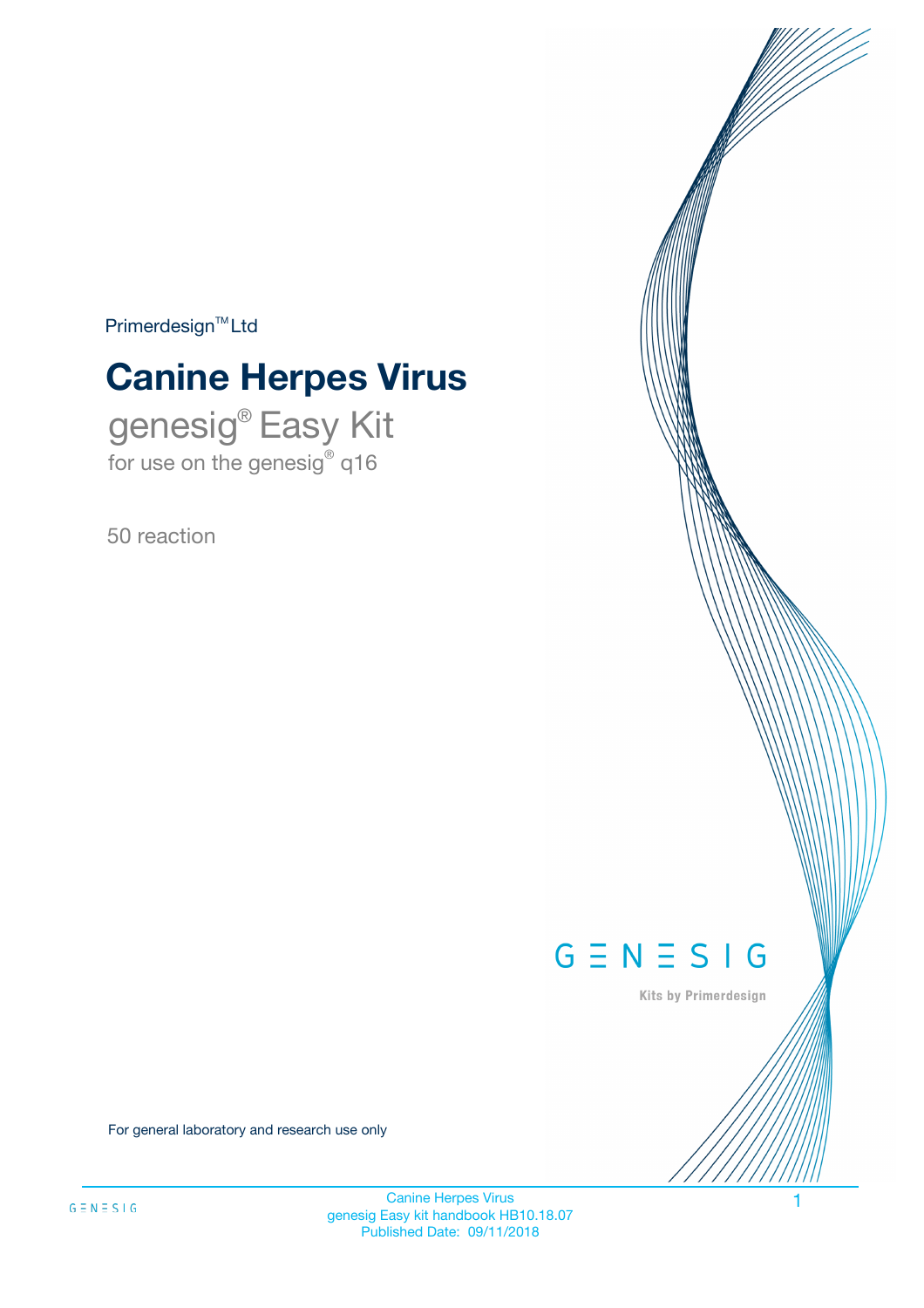## genesig® Easy: at a glance guide

#### **For each DNA test**

| Component               | <b>Volume</b> | Lab-in-a-box pipette |  |
|-------------------------|---------------|----------------------|--|
| <b>CHV</b> reaction mix | $10 \mu$      |                      |  |
| <b>Your DNA sample</b>  | $10 \mu$      |                      |  |

#### **For each positive control**

| Component                 | <b>Volume</b>   | Lab-in-a-box pipette |  |
|---------------------------|-----------------|----------------------|--|
| CHV reaction mix          | 10 <sub>µ</sub> |                      |  |
| Positive control template | $10 \mu$        |                      |  |

#### **For each negative control**

| Component        | <b>Volume</b>   | Lab-in-a-box pipette |  |
|------------------|-----------------|----------------------|--|
| CHV reaction mix | 10 <sub>µ</sub> |                      |  |
| <u>Water</u>     | 10 <sub>µ</sub> |                      |  |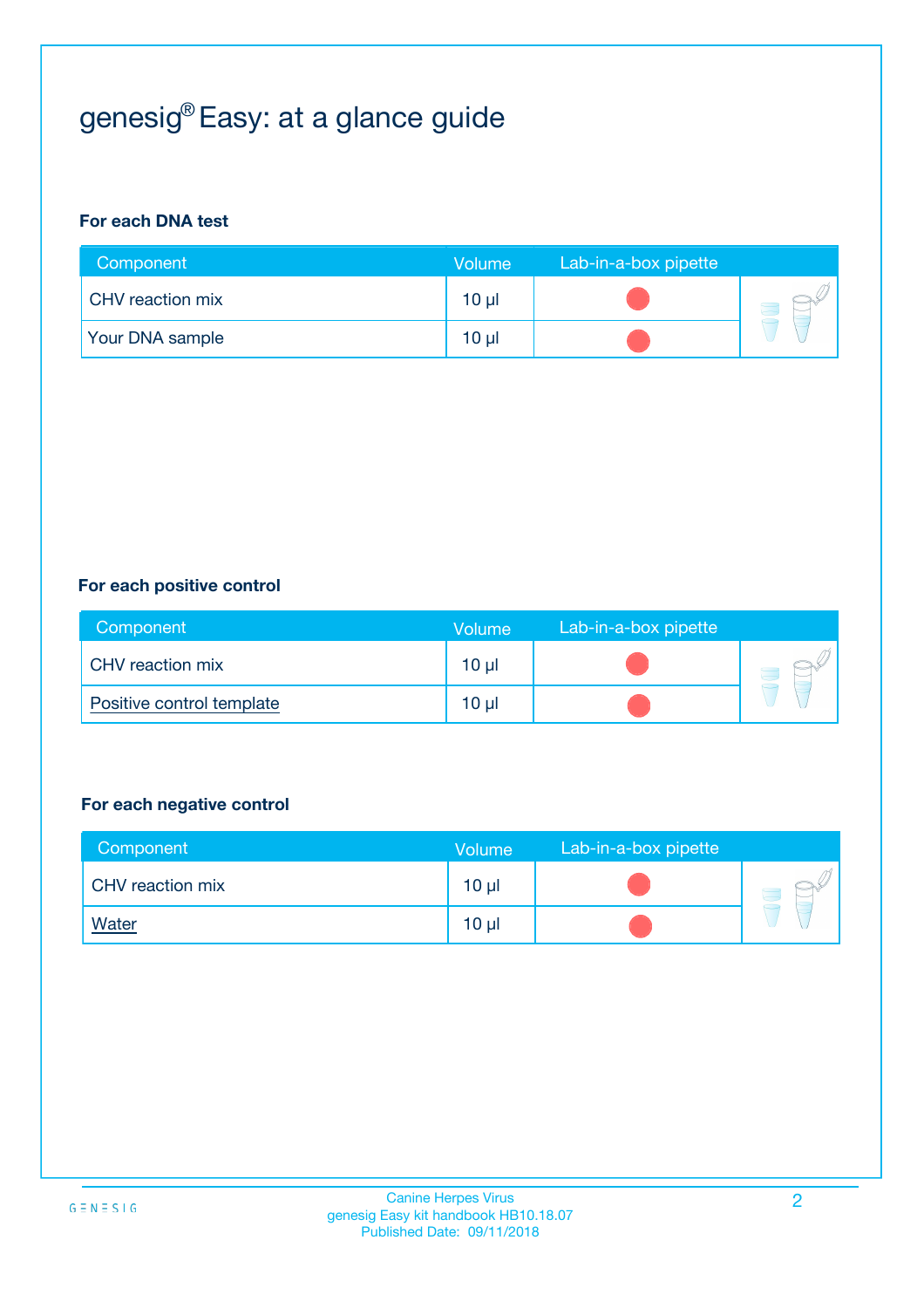## Kit Contents



## Reagents and equipment to be supplied by the user

#### **genesig® q16 instrument**

#### **genesig® Easy Extraction Kit**

This kit is designed to work well with all processes that yield high quality RNA and DNA but the genesig Easy extraction method is recommended for ease of use.

#### **genesig® Lab-In-A-Box**

The genesig Lab-In-A-Box contains all of the pipettes, tips and racks that you will need to use a genesig Easy kit. Alternatively if you already have these components and equipment these can be used instead.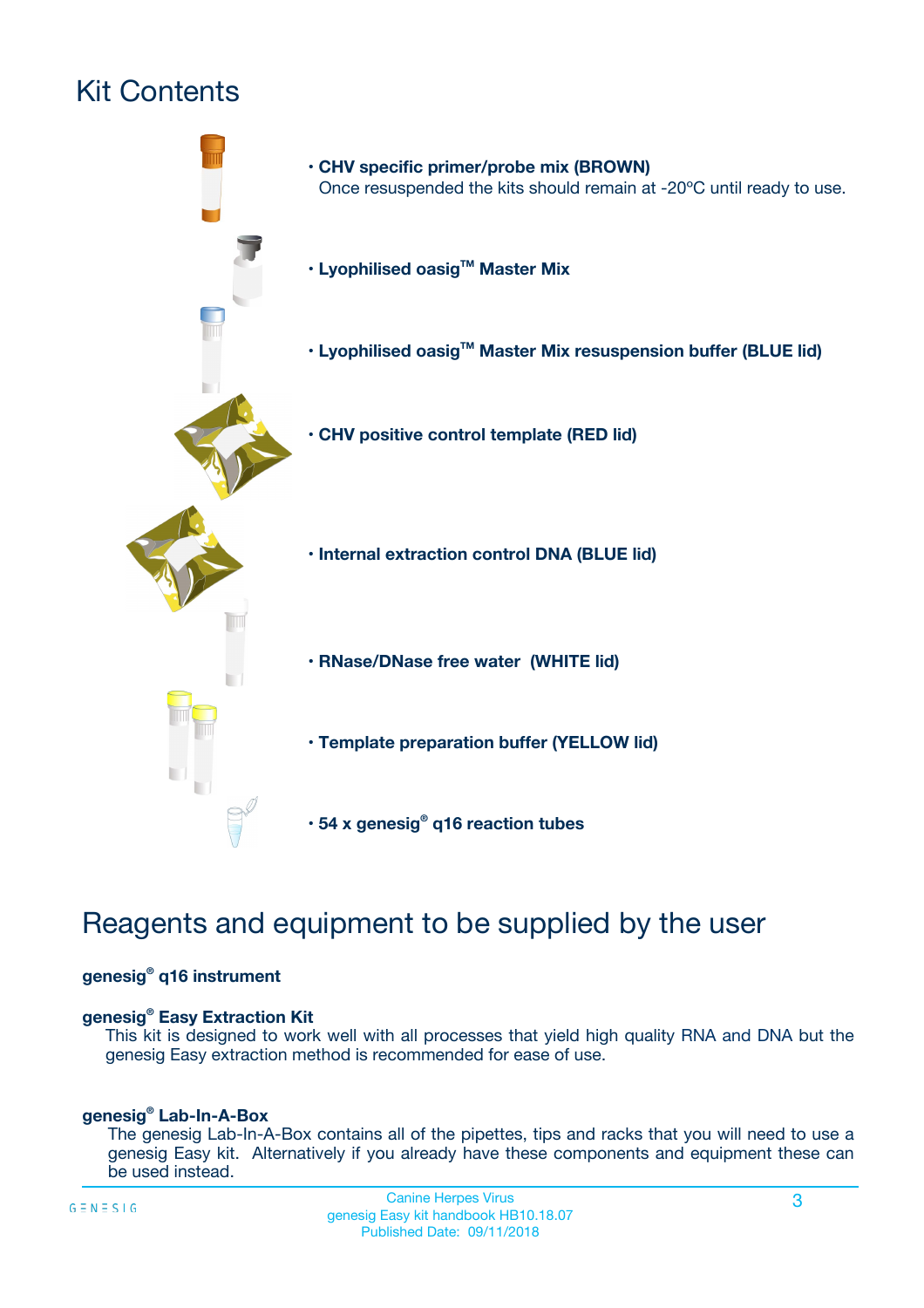## Step-by-step guide

### 1. Create your reaction mix



Use the blue pipette to transfer 500µl**\*** of the oasig Master Mix resuspension buffer into the tube of lyophilised oasig Master Mix and mix well by gently swirling. Then transfer all of that master mix into the brown tube labelled CHV primers/probe.

**\***Transfering 525µl of the oasig Master Mix resuspension buffer to your oasig Master Mix (instead of the 500µl recommended above) will enable you to take full advantage of the 50 reactions by accounting for volume losses during pipetting. In order to do so with the genesig Easy fixed volume pipettes use 1x blue, 2x red and 1x grey pipettes to make the total volume. Please be assured that this will not adversely affect the efficiency of the test.

Cap and shake tube to mix. A thorough shake is essential to ensure that all components are resuspended. **Failure to mix well can produce poor kit performance.**

Leave to stand for 5 minutes. Now your reaction mix is ready to use.

Store the reaction mix in the freezer from hereon.

#### Top tip

- Ensure that the reaction mix is mixed thoroughly before each use by shaking.
- **•** Once resuspended do not expose genesig Easy kit to temperatures above -20°C for longer than 30 minutes at a time.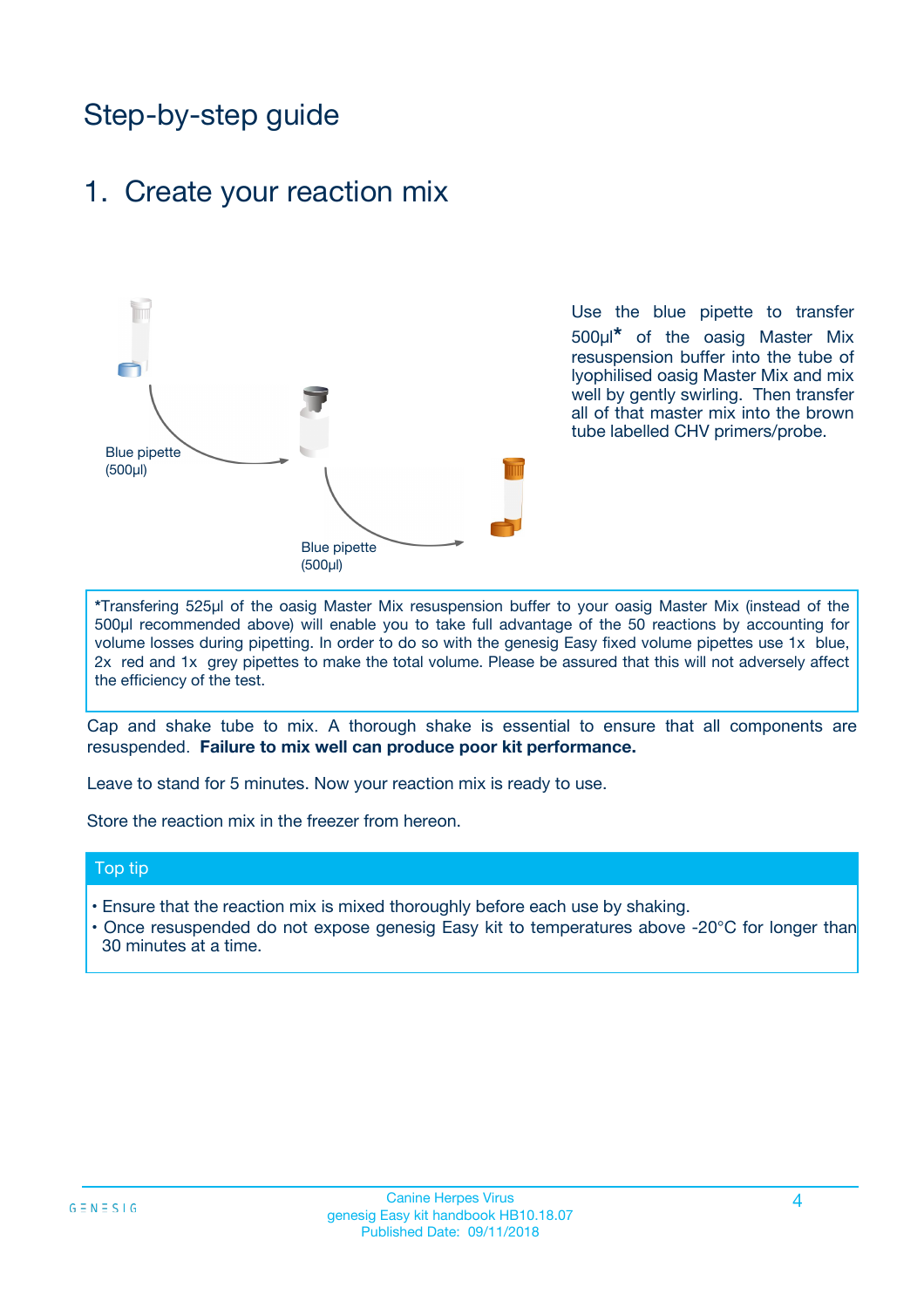## 2. Internal extraction control



Use the blue pipette to transfer 1000µl (2 x 500µl) of template preparation buffer into the Internal Extraction Control DNA tube. Cap and shake tube to mix.

Your kit contains Internal Extraction Control DNA. This is added to your biological sample at the beginning of the DNA extraction process. It is extracted along with the DNA from your target of interest. The q16 will detect the presence of this Internal Extraction Control DNA at the same time as your target. This is the ideal way to show that your DNA extraction process has been **successful.** 

#### **If you are using an alternative extraction kit:**

Use the red pipette to transfer 10µl of Internal Extraction Control DNA to your sample **after** the lysis buffer has been added then follow the rest of the extraction protocol.

#### **If you are using samples that have already been extracted:**

Use the grey pipette to transfer 5µl of Internal Extraction Control DNA to your extracted sample.

### 3. Add reaction mix to all reaction tubes



For every reaction to be run, use the red pipette to add 10µl of your CHV reaction mix to every tube.

#### Top tip

- Always pipette the reaction mix directly into the bottom of the tube.
- You can label the tube lids to aid your reaction setup but avoid labelling tube sides.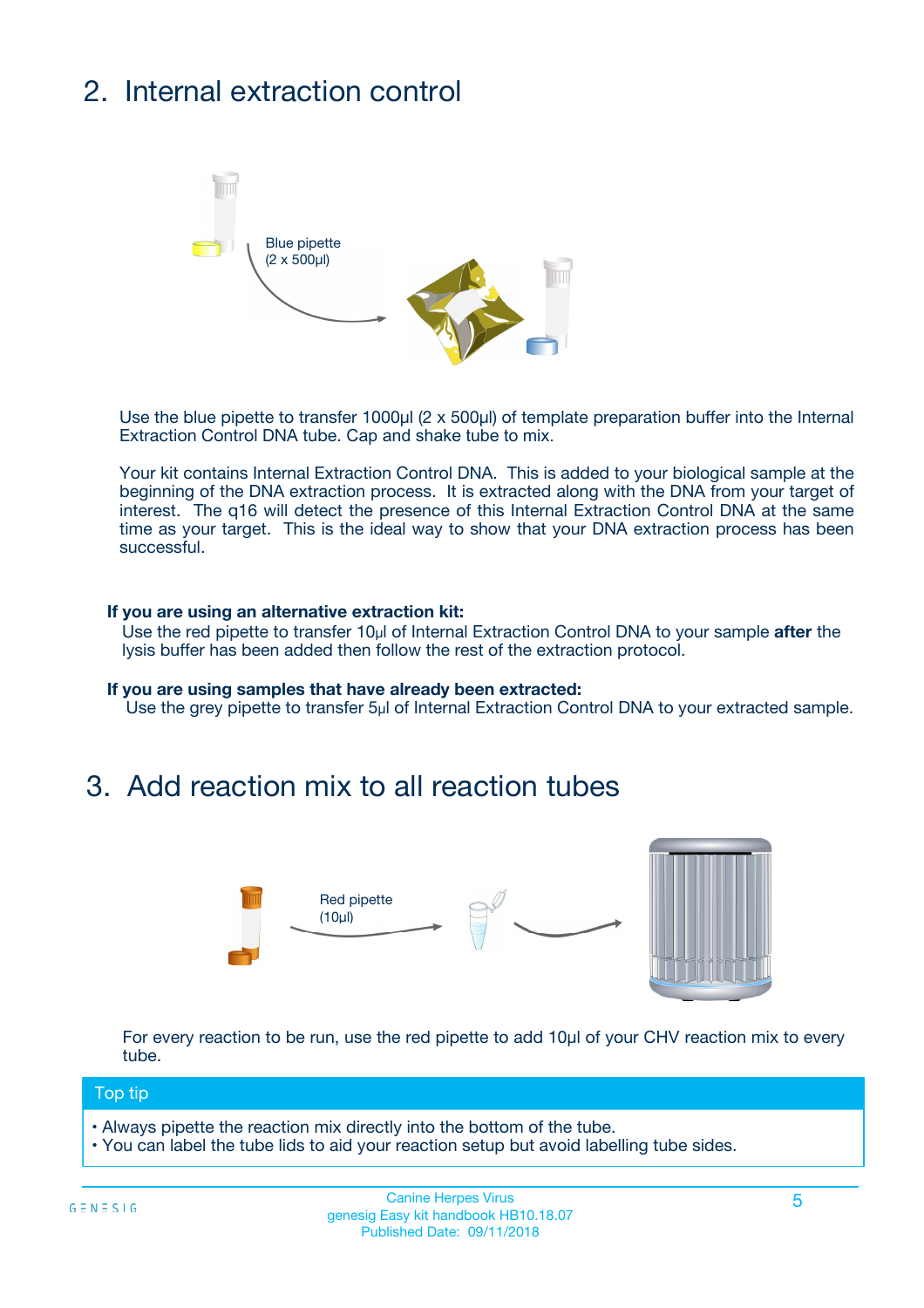### 4. Negative control



For each test you will require a negative control. Instead of DNA, water is used. This sample should typically prove negative thus proving that all of your positive samples really are positive.

To create a negative control reaction simply use the red pipette to add 10µl of the water to the required reaction tubes. Close these tubes after adding the water.

Because some genesig kit targets are common in the environment you may occasionally see a "late" signal in the negative control. The q16 software will take this into account accordingly.

#### Top tip

**•** Always add the water to the side of the tube to reduce the introduction of bubbles.

### 5. Set up a test



For each sample you wish to analyse, use the red pipette to add 10µl of your DNA sample to the required reaction tubes. Close these tubes after adding the sample. Always change pipette tips between samples.

#### Top tip

**•** Always add the DNA sample to the side of the tube to reduce the introduction of bubbles.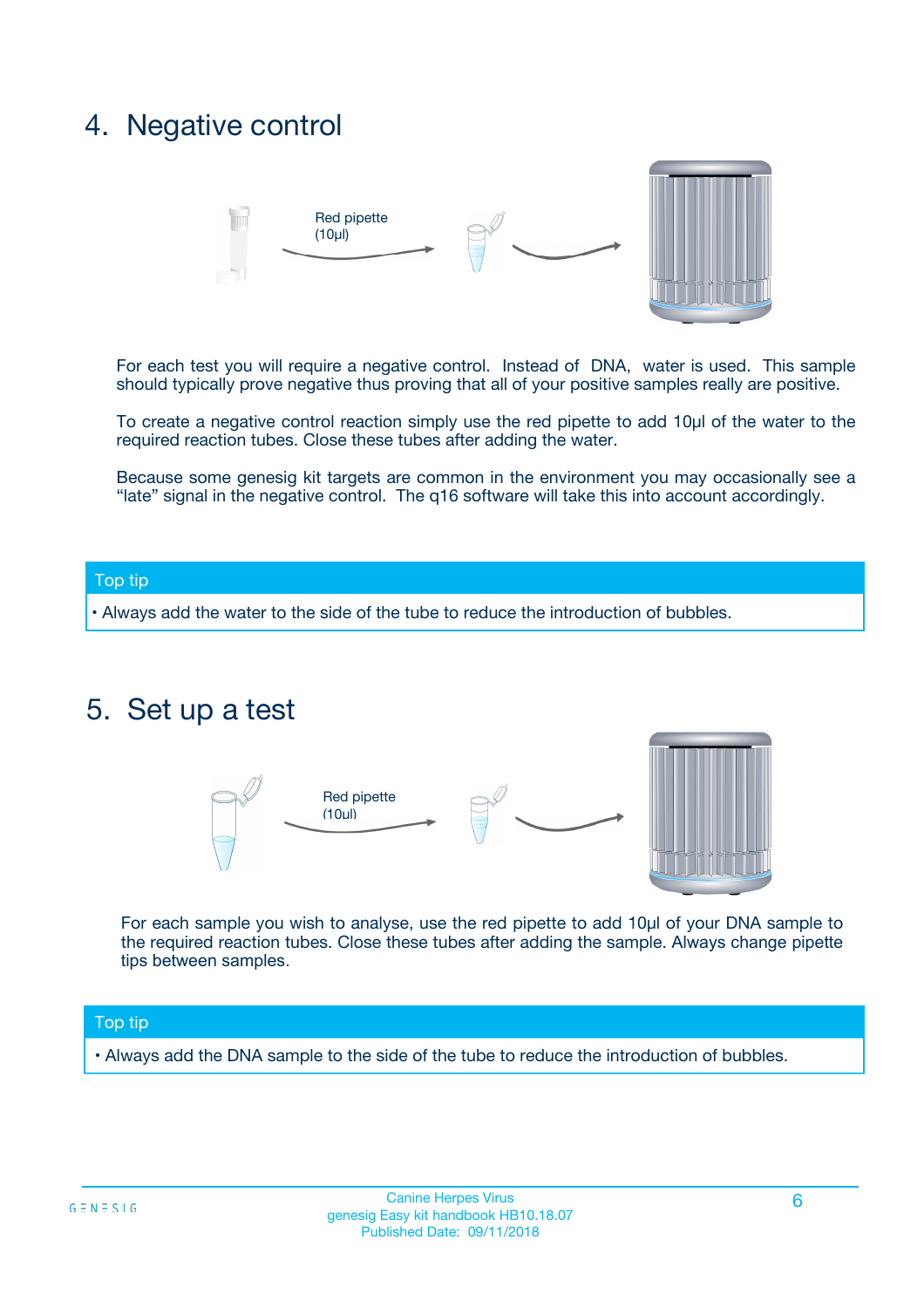### 6. Positive control



Use the blue pipette to transfer 1000µl (2 x 500µl) of template preparation buffer into the positive control template tube. Cap and shake tube to mix.

Each time you run a test you will require a positive control. This is a small portion of DNA from your target of interest. It serves two purposes:

1. It will always test positive so it shows that everything is working as it should be.

2. The q16 software knows how much DNA is present in the positive control. So it can automatically compare your sample of interest with the positive control to calculate the amount of target DNA in your sample.

To create a positive control reaction, simply use 10µl of the positive control instead of your DNA sample.



Take great care when setting up your positive control. The positive control template has the potential to give you a false positive signal in your other samples. Set positive controls up last after all other sample tubes are closed. Always change pipette tips between samples. You may even choose to set up positive controls in a separate room.

#### Top tip

**•** Always add the positive control to the side of the tube to reduce the introduction of bubbles.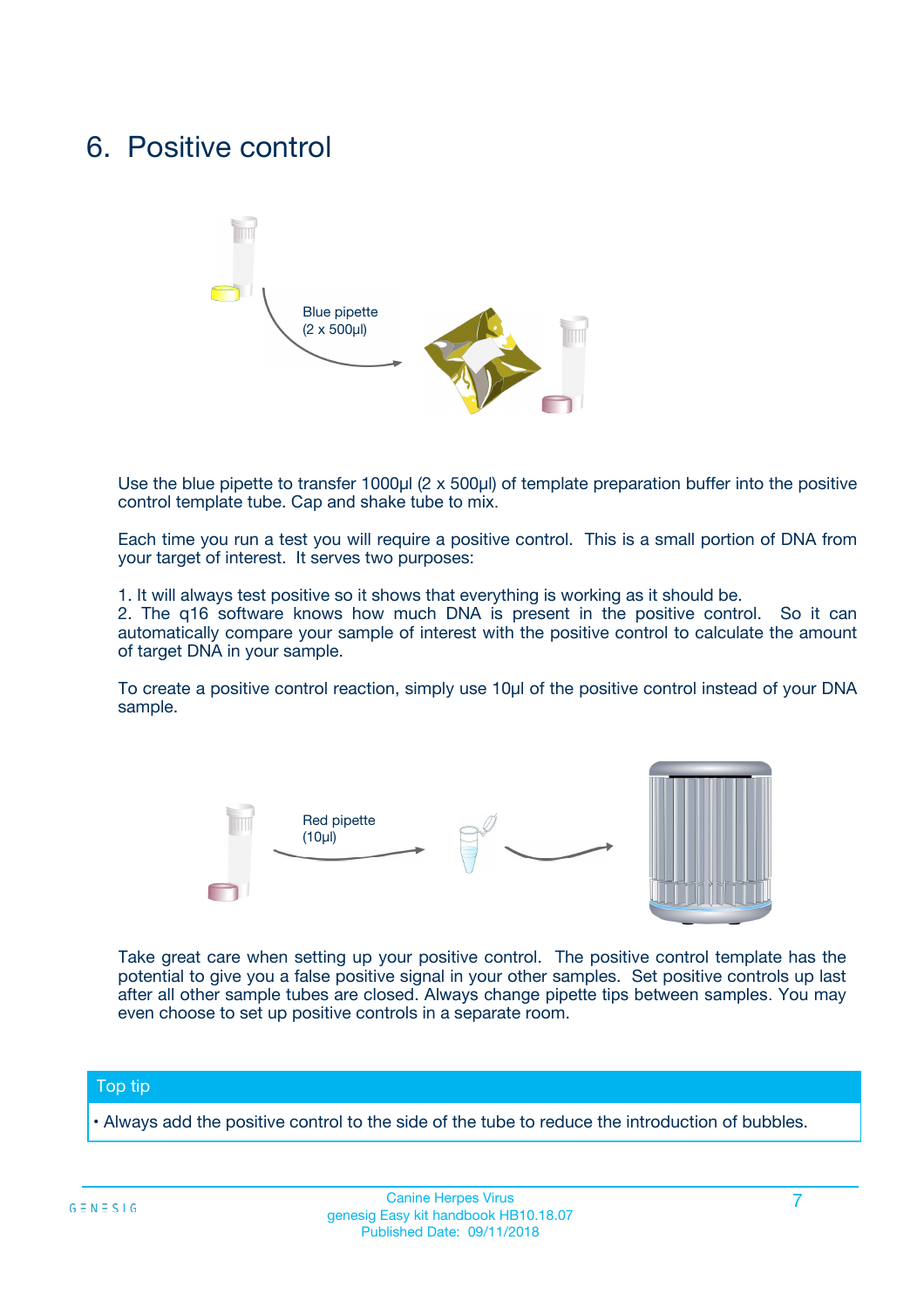## 7. Running the test

Place the tubes into the correct positions in your q16 as defined by the software, this may include positioning of empty tubes to ensure that the q16 lid is balanced. The run can then be started.

| genesig q16 PCR software - 1.2                                               |                                     | $\Box$                                                                                  |
|------------------------------------------------------------------------------|-------------------------------------|-----------------------------------------------------------------------------------------|
| Unsaved (New Experiment 2<br>$\vert \cdot \vert$<br><b>Open Experiments:</b> | <b>D</b> Open<br>Save<br>$\Box$ New | Save As<br><b>C</b> Close<br>$G \equiv N \equiv S \mid G$<br><b>&amp; Configuration</b> |
| Setup<br><b>Results</b><br><b>Stages:</b>                                    |                                     |                                                                                         |
| <b>Notes</b>                                                                 | Samples                             | <b>Tests</b>                                                                            |
| <b>Name and Details</b>                                                      | Color<br>Name                       | Note<br>Color<br>Note<br>Name                                                           |
| New Experiment 2017-10-26 11:06                                              | Sample 1                            | ع<br>علي<br>Test 1                                                                      |
| Kit type: genesig® Easy Target Detection kit                                 | Sample 2                            |                                                                                         |
| Instrument Id.:                                                              | Sample 3                            | $\qquad \qquad \blacksquare$<br>$\qquad \qquad \blacksquare$                            |
| Run Completion Time:                                                         | Sample 4                            |                                                                                         |
| <b>Notes</b>                                                                 | Sample 5<br>A<br>v                  | $\triangle$<br>4<br>$\oplus$<br>₩                                                       |
| <b>Well Contents</b>                                                         |                                     | <b>Run</b>                                                                              |
| Pos.<br>Test                                                                 | Sample                              | <b>Run Status</b>                                                                       |
| Test 1<br>-1                                                                 | <b>Negative Control</b>             | $\blacktriangle$                                                                        |
| $\overline{2}$<br>Test 1                                                     | <b>Positive Control</b>             |                                                                                         |
| $\overline{\mathbf{3}}$<br>Test 1                                            | Sample 1                            | Show full log                                                                           |
| Test 1<br>$\overline{4}$                                                     | Sample 2                            |                                                                                         |
| 5<br>Test 1                                                                  | Sample 3                            | <b>Run Control</b>                                                                      |
| 6<br>Test 1                                                                  | Sample 4                            |                                                                                         |
| $\overline{7}$<br>Test 1                                                     | Sample 5                            |                                                                                         |
| 8                                                                            |                                     | $\triangleright$ Start Run<br>Abort Run                                                 |
| <b>JOD FURTY TUDE TO BUILDED IN</b>                                          |                                     | $\overline{\mathbf{v}}$                                                                 |

#### Top tip

- Before loading tubes into the q16, check for bubbles! Flick the bottom of the tubes to remove any bubbles that may have formed during the test setup.
- Apply centrifugal force with a sharp wrist action to ensure all solution is at the bottom of the reaction tube.
- When repeating a test you can use a previous file as a template by clicking 'open' then selecting File name > Files of Type > Experiment file as template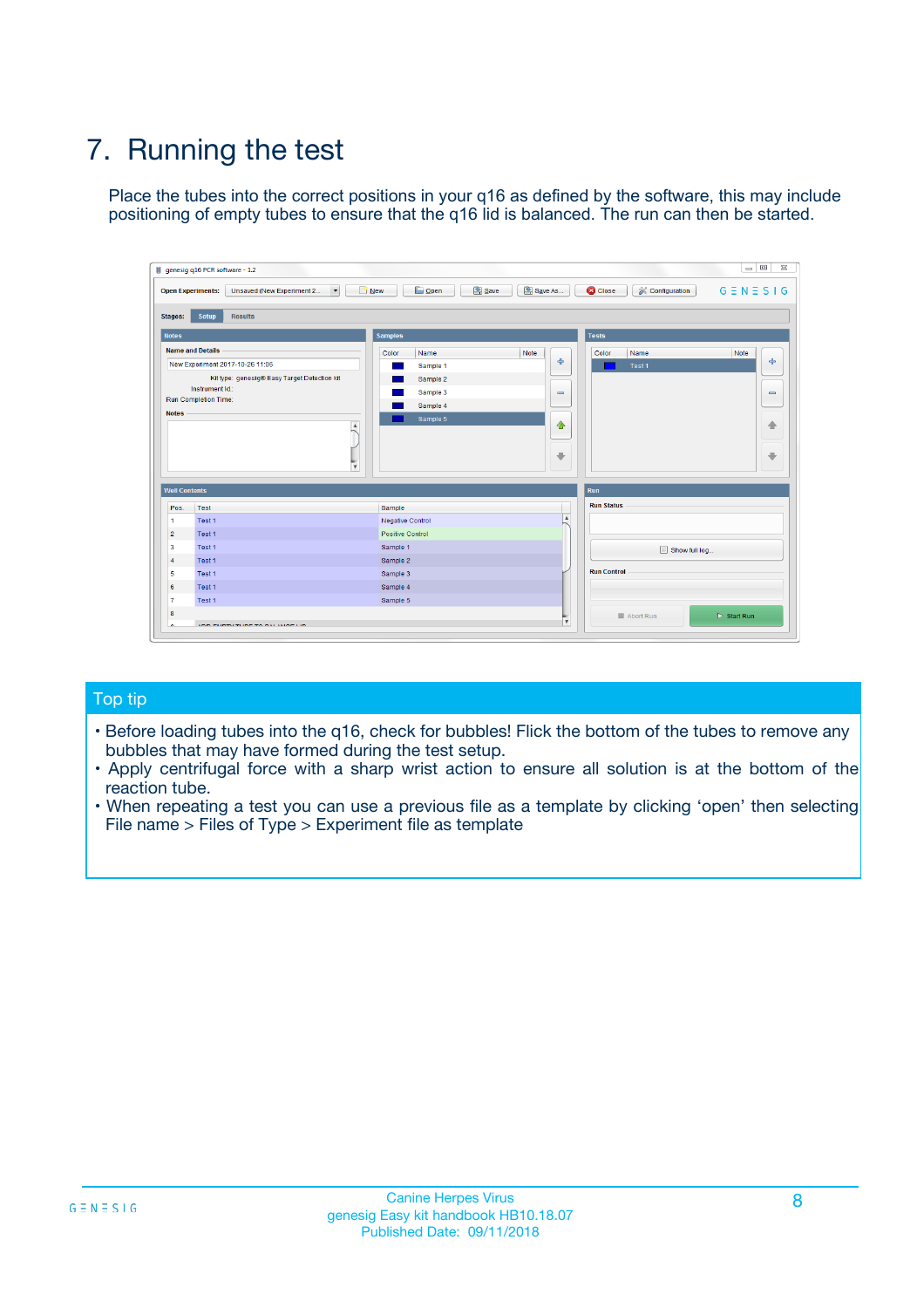### What do my results mean?

Analysis of your data is carried out automatically by the genesig q16. The following information is designed to help you fully understand a result or to troubleshoot:

### "Positive"

#### **Explanation**

Your sample has produced a positive result. Your target of interest is present and you can use the reported quantity.

"Negative"

#### **Explanation**

Your sample has produced a negative result. The target is not present in your sample.

### "Test contaminated"

#### **Explanation**

The Negative Control should be completely free of any DNA. If you see this error message it means that at some point during the setup, the Negative Control has been contaminated with DNA and has given a positive signal. This contamination has invalidated the test. The Positive Control and your test samples are both possible sources of contaminating DNA. The genesig q16 reaction tubes from previous runs will also contain very high amounts of DNA so it is important that these are carefully disposed of after the run is completed and NEVER OPENED. It may be the case that your kits have become contaminated which will lead to the same problem occurring repeatedly.

#### **Solutions**

1. Clean your working area using a commercial DNA remover solution to ensure the area is DNA free at the start of your run and re-run the test

2. If the problem persists then the kit has become contaminated and it will have to be discarded and replaced with a new kit. When you open the new kit, run a simple test to show that changing the kit has solved the problem. Prepare a test which includes only the Positive Control, the Negative Control and one 'mock sample'. For the 'mock sample' add water instead of any sample DNA. The result for the Negative Control and the mock sample should be negative indicating that contamination is no longer present.

#### **Preventive action**

An ideal lab set-up has a 'Clean area' where the test reagents are prepared and a 'sample area' where DNA samples and the Positive Control template are handled. The best workflow involves setting up all the test components (excluding the positive control template) in the clean area and then moving the tests to the sample area for sample and Positive Control addition. If this method is followed then the kit components are always kept away from possible sources of contamination. For extra security the Negative Control can be completely prepared and sealed in the clean area. All work areas should be decontaminated regularly with DNA remover.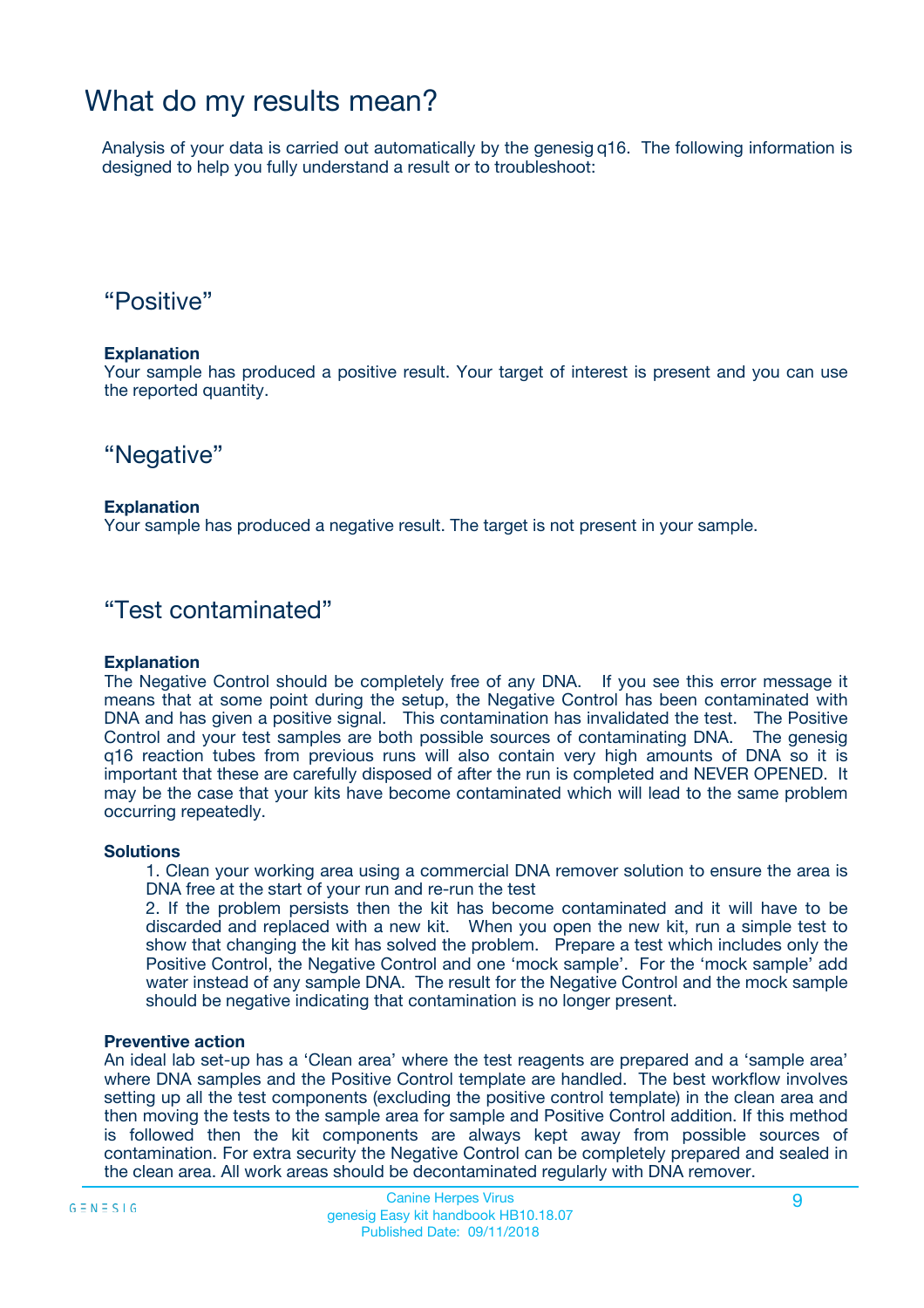### "Sample preparation failed"

#### **Explanation**

The test has failed because the quality of the sample was not high enough. The Internal Extraction Control component identifies whether the sample has been prepared correctly and is of suitable quality. This error message means that this quality control test has failed and the sample quality is not high enough for analysis.

#### **Solutions**

1. Check the sample preparation protocol for any user errors then repeat.

2. Poor quality samples can result from overloading the sample preparation protocol with too much starting material. Try reducing the amount of starting material then repeat.

3. Failing to add the Internal extraction Control DNA to your sample during the sample preparation protocol can also lead to a reported result of "sample preparation failed". Ensure that this step has not been overlooked or forgotten. If your samples are derived from an archive store or from a process separate from your genesig Easy extraction kit; you must add 5µl of Internal Extraction Control DNA into each 0.5ml of your sample to make it suitable for use on the q16.

### "Positive result, poor quality sample"

#### **Explanation**

The test is positive so if you are only interested in obtaining a 'present or absent' answer for your sample then your result is reliable. However, the test contains an Internal Extraction Control component that identifies if the sample is of high quality. This quality control test has failed and the sample is not therefore of high enough quality to accurately calculate the exact copy number of DNA present. If you require quantitative information for your sample then proceed with the solutions below.

#### **Solution**

For appropriate solutions, read the "Sample preparation failed" section of this handbook.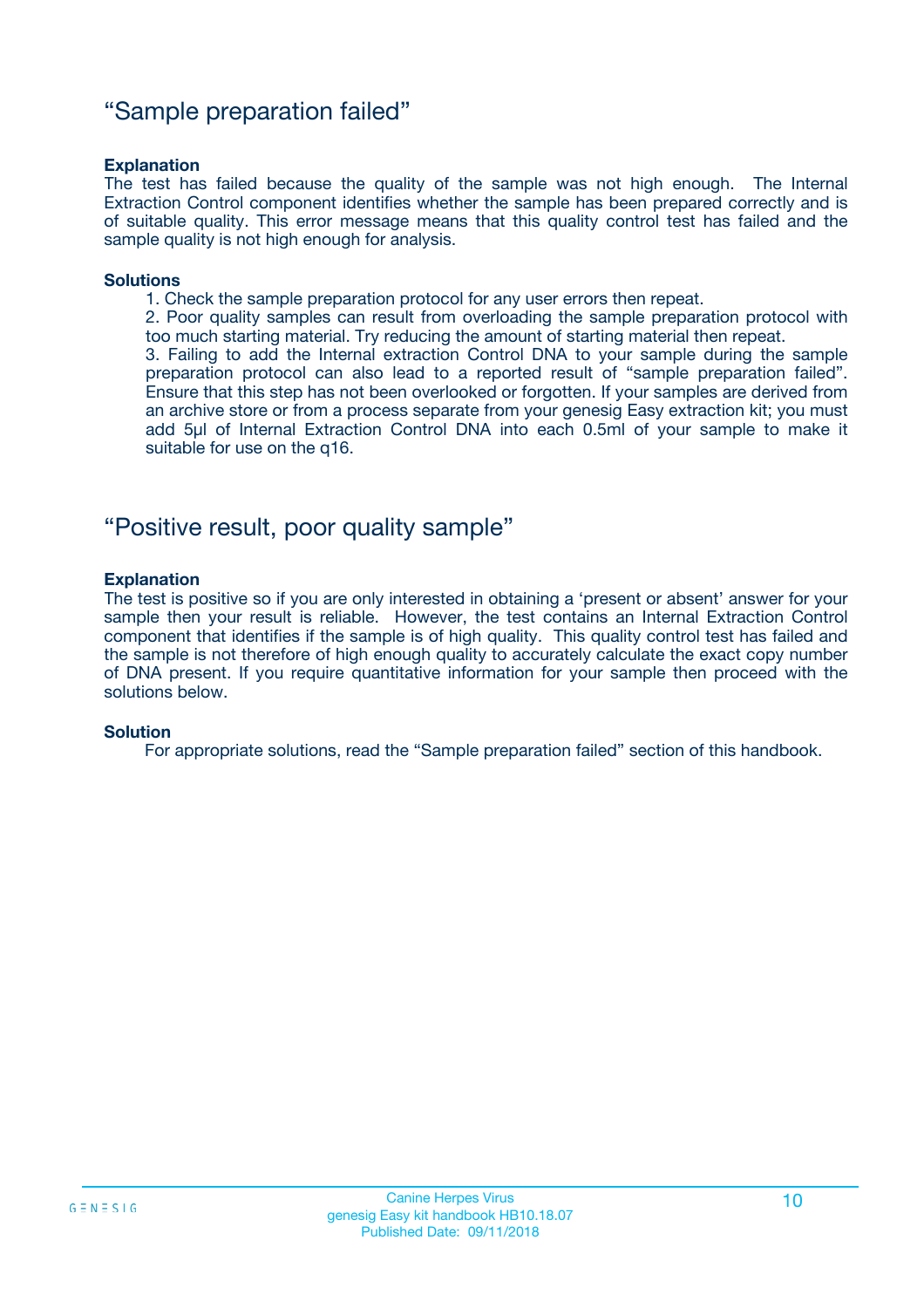### "Test failed"

#### **Explanation**

The test has failed because the Positive Control has not worked. The Positive Control is present to show that all aspects of the test are working correctly together. When this control test fails, the test as a whole is invalidated. This finding indicates that a problem has occurred in the reaction set-up part of the experiment and has nothing to do with sample preparation.

#### **Solutions**

- 1. Check the entire workflow and test set-up to look for any user errors, then repeat the test e.g. have the right colour pipettes and solutions been used with the correct tubes?
- 2. Ensure the positive and negative controls are inserted into the correct wells of your q16.

3. A component of the test may have 'gone off' due to handing errors, incorrect storage or exceeding the shelf life. When you open a new kit, run a simple test to show that changing the kit has solved the problem. Prepare a test which includes only the Positive Control, the Negative Control and one 'mock sample'. For the 'mock sample' add internal control template instead of any sample DNA. If the Positive Control works, the mock sample will now be called as a negative result.

### "Test failed and is contaminated"

#### **Explanation**

The Positive Control is indicating test failure, and the Negative Control is indicating test contamination. Please read the "Test Failed" and "Test contamination" sections of this technical support handbook for a further explanation.

#### **Solution**

For appropriate solutions, read both the "Test failed" and "Test contaminated" sections of this handbook.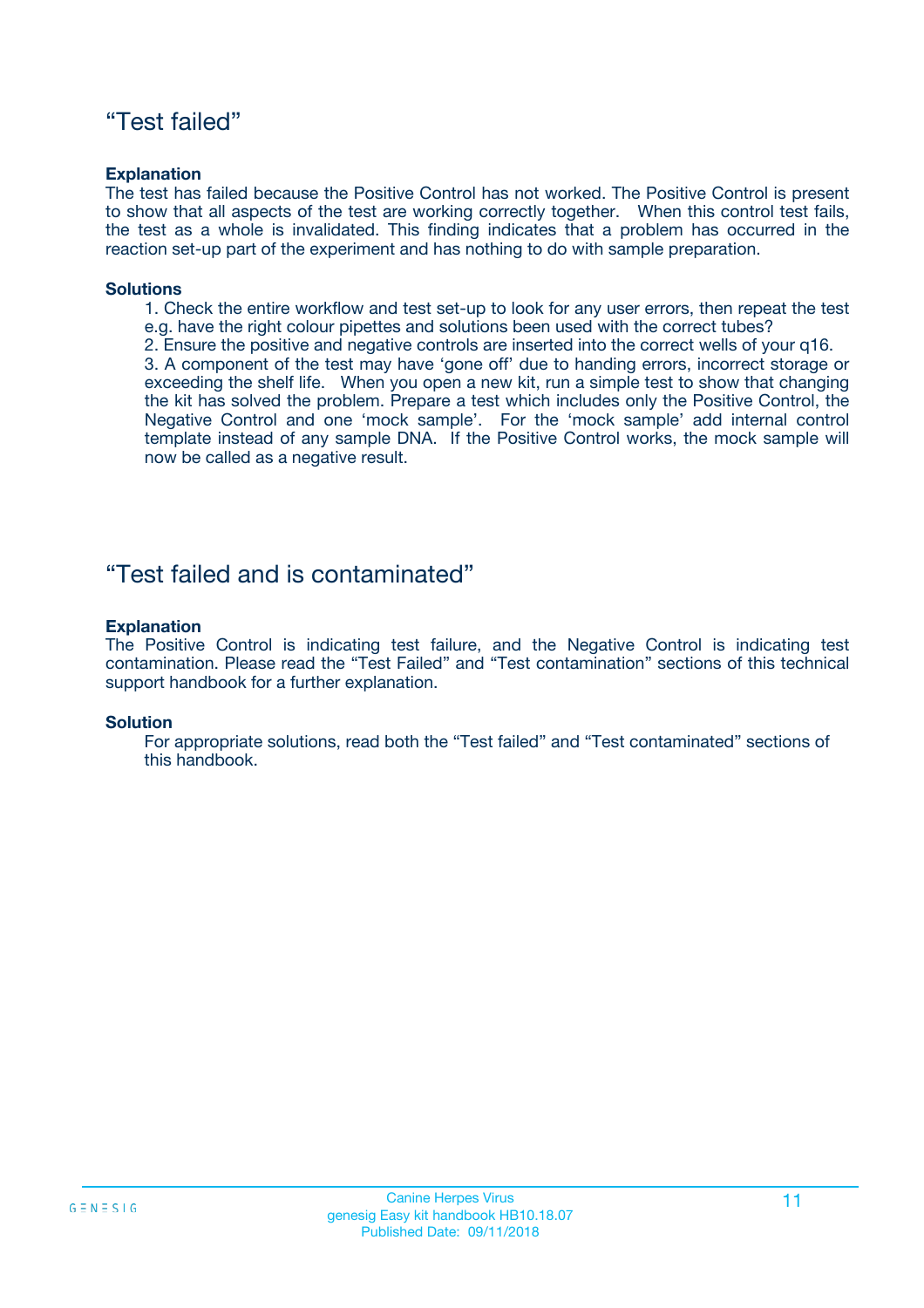## Canine Herpes Virus

Canine herpesvirus (CHV) is a virus of the family Herpesviridae that causes a fatal hemorrhagic disease in puppies that are less than 3 weeks old, as well as causing non-fatal infection in older animals. The virus has a linear, double stranded DNA genome that is encapsulated in an icosohedral capsid that itself is contained within a lipid envelope.

In adult dogs the virus is mainly sexually transmitted, being found in vaginal and penile secretions but also through contact with infected nasal and oral secretions. It can establish an infection in the reproductive tract of females which allows transmission to puppies in the birth canal. The virus can also establish in the uterus, attacking the placenta, starving the foetus of nutrients and leading to abortion, still births, reabsorption of the foetus and low weight puppies with weakened immune defences. The virus replicates in the surface cells of the nasal mucosa, tonsils, and pharynx, although in new born puppies, that cannot regulate body temperature, low temperature allows more aggressive replication and spread throughout the body. In contrast, the virus cannot effectively manifest at normal body temperature as in older animals.

The incubation period of CHV is six to ten days. Adult dogs may be asymptomatic or show sores on the genitals and reproductive tract. Symptoms in puppies include crying, weakness, depression, discharge from the nose, yellow faeces, and a loss of the sucking reflex. CHV also causes a necrotizing vasculitis that leads haemorrhaging under the skin, as well as various eye lesions. There is a mortality rate of up to 80% in puppies less than one week old with death usually occurring within one to two days. Survivors are often left with cardiac and/or brain damage. The disease is less severe in puppies that are three to five weeks old due to their ability to properly maintain body temperature. The mortality rate is lower but they can develop a latent infection. Some later get neurological disease and have symptoms like difficulty walking and blindness.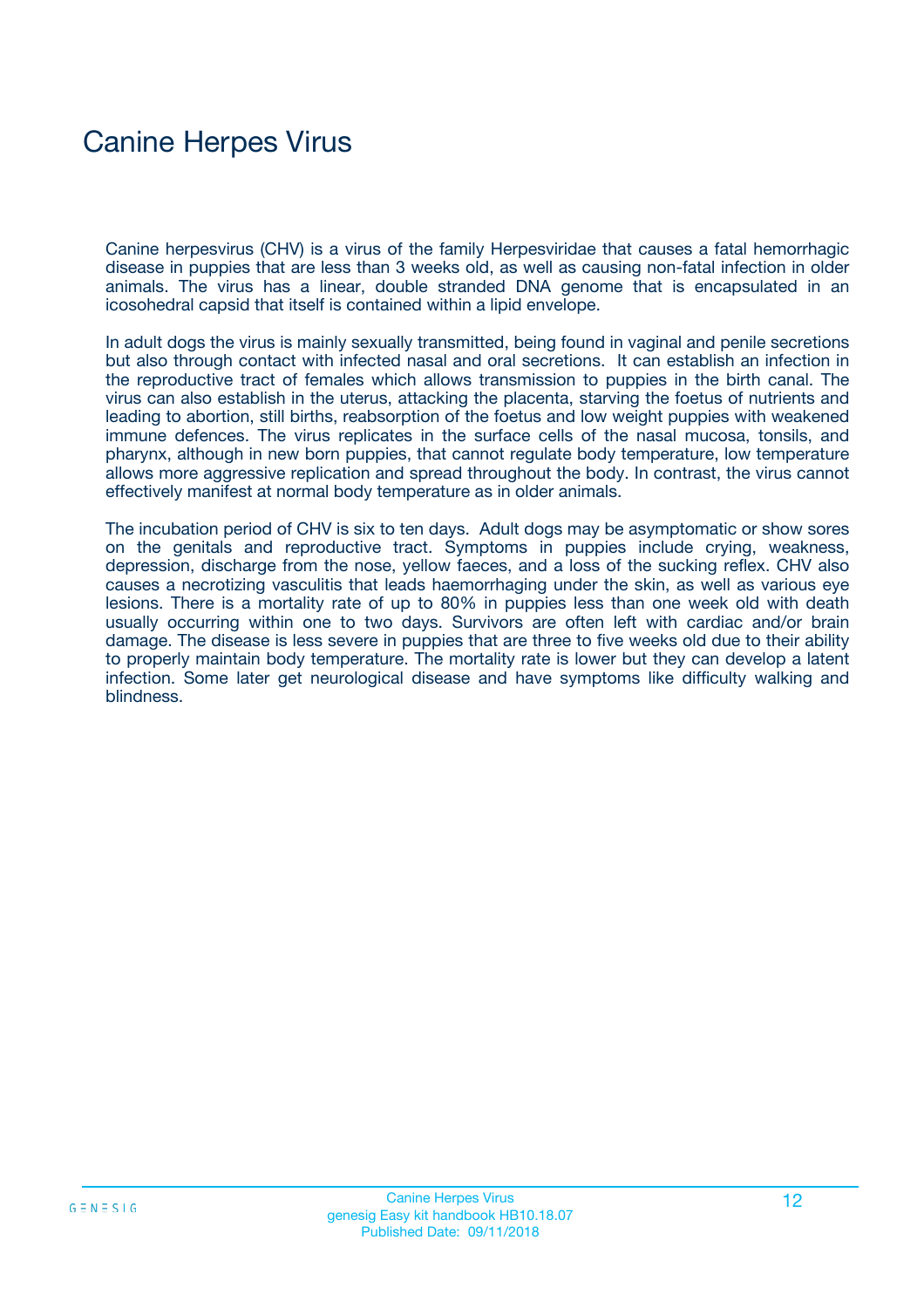## **Specificity**

The Primerdesign genesig Kit for Canine Herpes Virus (CHV) genomes is designed for the in vitro quantification of CHV genomes. The kit is designed to have a broad detection profile. Specifically, the primers represent 100% homology with over 95% of the NCBI database reference sequences available at the time of design.

The dynamics of genetic variation means that new sequence information may become available after the initial design. Primerdesign periodically reviews the detection profiles of our kits and when required releases new versions.

If you require further information, or have a specific question about the detection profile of this kit then please send an e.mail to enquiry@primerdesign.co.uk and our bioinformatics team will answer your question.